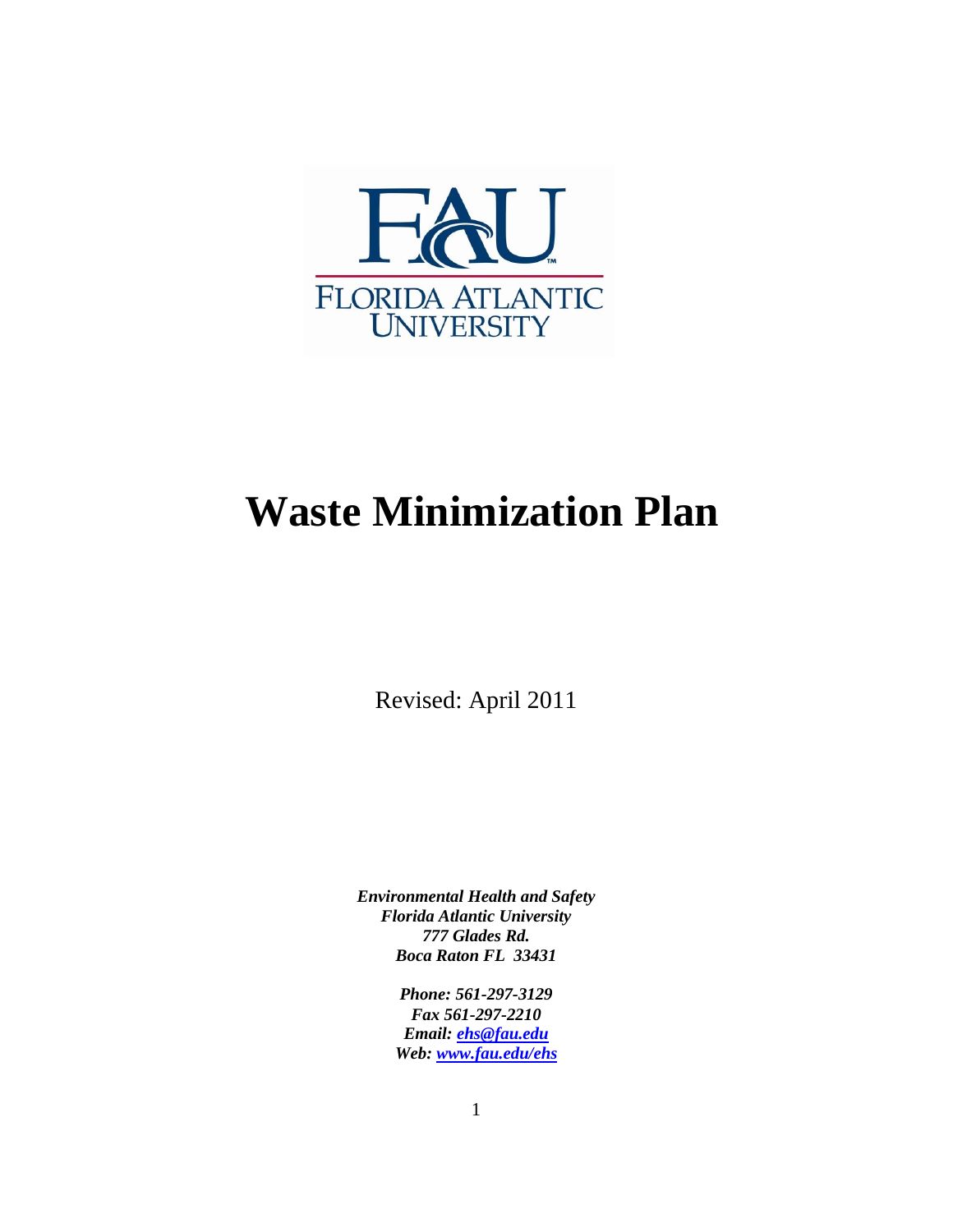# **Table of Contents**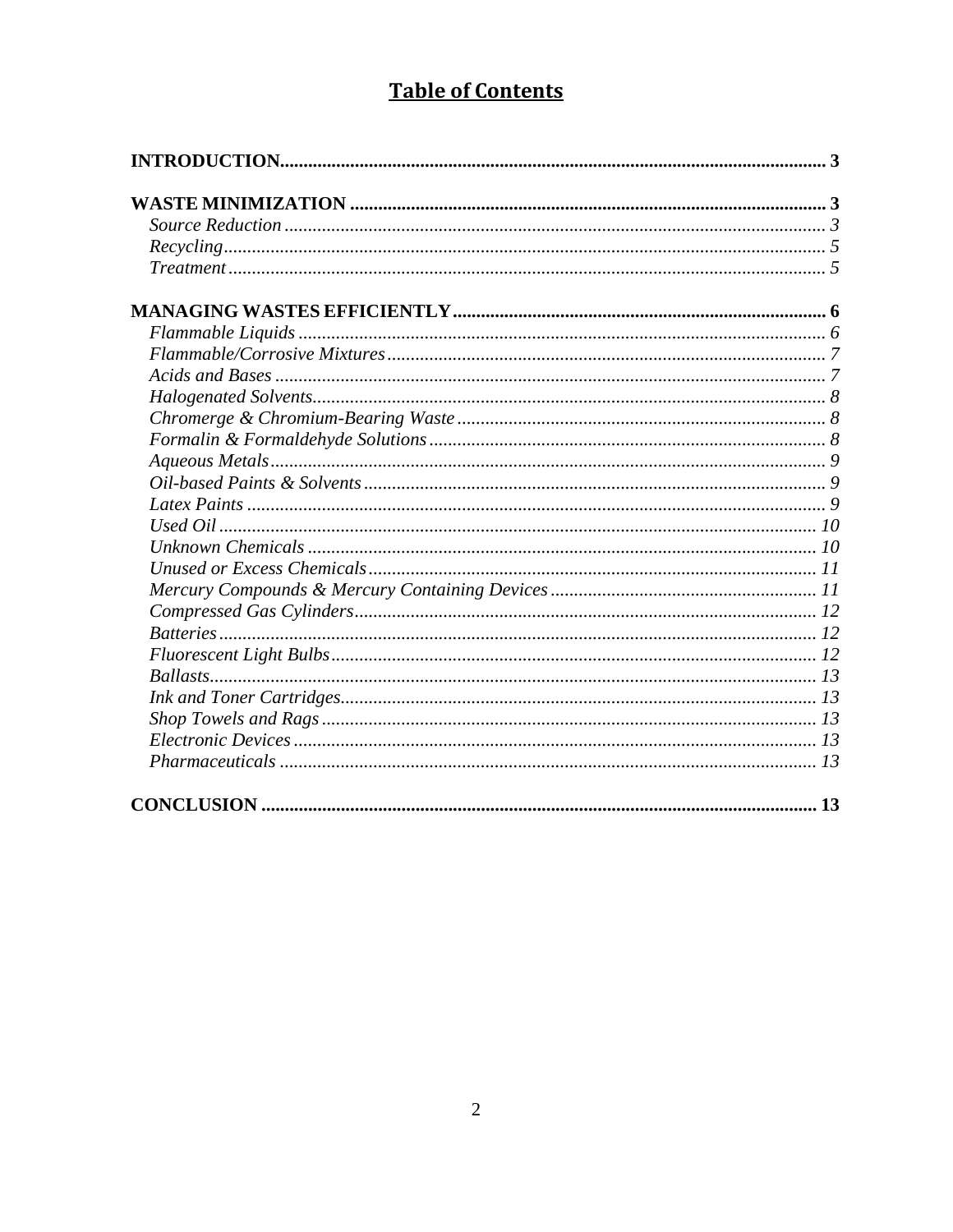# <span id="page-2-0"></span>**INTRODUCTION**

Florida Atlantic University is classified as a large quantity generator of hazardous waste by the Florida Department of Environmental Protection and the U.S. Environmental Protection Agency. These agencies enforce the Resource Conservation and Recovery Act of 1984, which requires a "large quantity generator" to certify that it has a program in place to reduce the volume and toxicity of waste generated to the extent economically practical. Waste minimization is necessary to reduce present and future risks to human health and the environment. The FAU Waste Minimization Plan presents guidelines that can be used by University personnel and organizations to reduce the amount and toxicity of wastes generated at Florida Atlantic University.

# <span id="page-2-1"></span>**WASTE MINIMIZATION**

It is important that every member of the University community be aware of the environmental and financial impacts related to the disposal of hazardous wastes and materials and to help minimize the volumes that are generated. Areas on campus that generate hazardous wastes and materials include laboratories, maintenance, garages, machine shops, art studios, and many more. It is important that proper waste management be an integral part of all operating procedures.

This Plan has been designed to assist waste generators in operating their areas with waste minimization in mind. General examples of waste minimization activities are presented below, and further information can be obtained by contacting EH&S at [ehs@fau.edu](mailto:ehs@fau.edu) or 7-3129. Using this plan, supervisors or lab managers can adopt specific minimization procedures that are applicable to their particular situations. There are three general methods of waste minimization:

- $\triangleright$  Source Reduction
- $\triangleright$  Recycling
- $\triangleright$  Treatment

#### <span id="page-2-2"></span>**Source Reduction**

Changing practices and processes to reduce or eliminate the generation of hazardous wastes and materials is referred to as source reduction. Some source reduction methods include process modification, chemical substitution, and improved operating procedures. Here are some examples of reducing chemical waste generation at the source.

- Implement waste minimization procedures and train all personnel in those procedures.
- $\triangleright$  Do not mix hazardous and non-hazardous waste.
- Maintain sound chemical hygiene practices to reduce waste.
	- Carefully weigh and transfer chemicals to minimize spills.
	- Seal and contain processes to prevent the escape of fumes or leaks to the environment.
- $\triangleright$  Use heat guns to remove paint rather than chemical solvents.
- $\triangleright$  Consider the use of micro scale laboratory experiments.
- $\triangleright$  Consider pre-weighed or pre-measured reagent packets where waste generation is high.
- $\triangleright$  Minimize your inventory (buy less, store less, use less).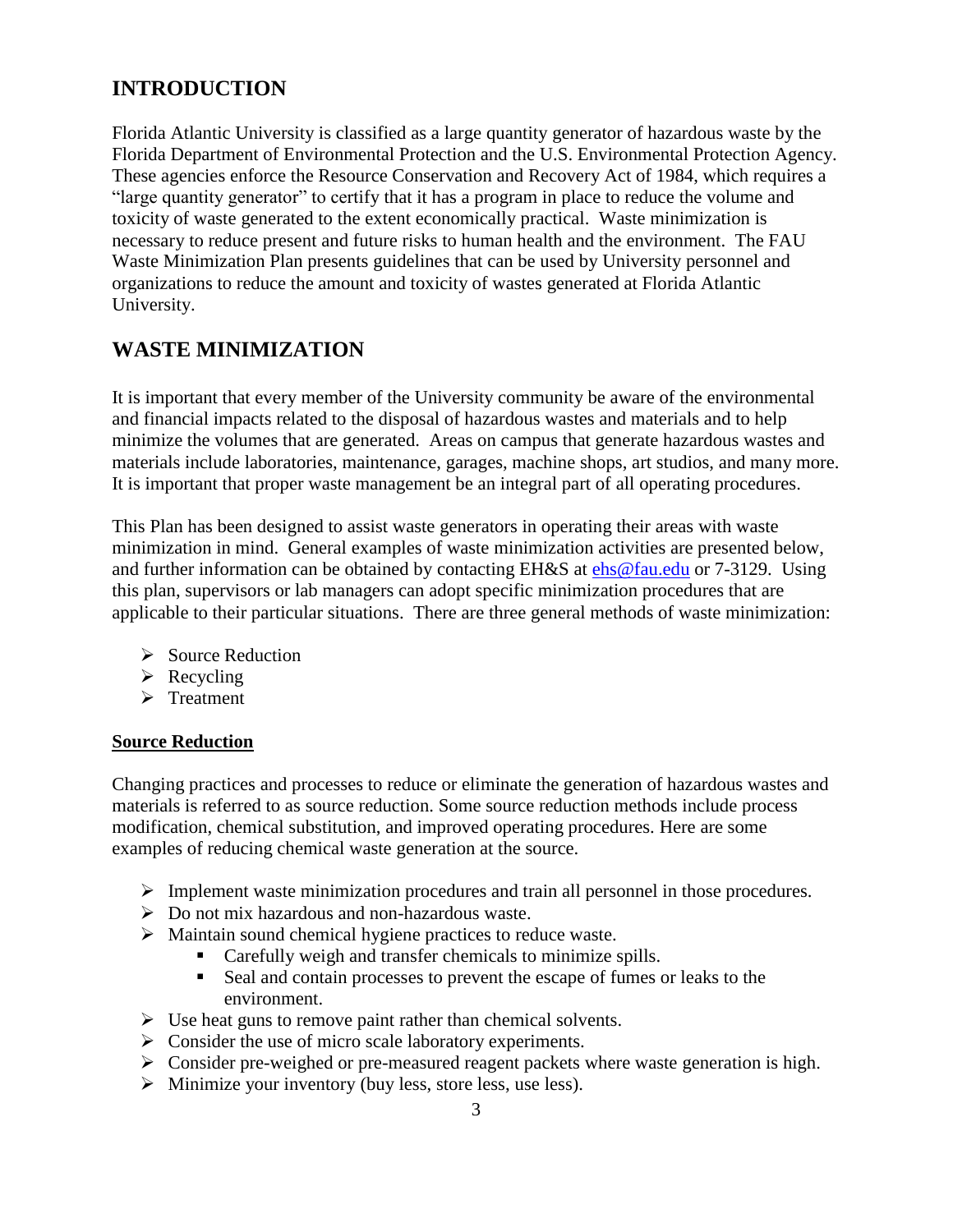- Purchase chemicals in quantities that will be used in the near future.
- A significant amount of campus hazardous waste is a result of poor purchasing practices. (i.e. buying too much and having it go bad before it's used.)
- $\triangleright$  Date all chemical product containers when received so that older products will be used first.
- $\triangleright$  Keep all chemical product containers labeled to prevent accumulation of unknown products.
- $\triangleright$  Centralize purchasing of chemicals and products within the department or laboratory to prevent order duplications.
- $\triangleright$  Substitute computer simulations/modeling, videos or demonstrations for wet laboratory experiments, when possible.
- Evaluate procedures to see if a less hazardous or a non-hazardous reagent can be substituted, some examples include:

| <b>Hazardous Chemical</b>                      | <b>Safer Substitute</b>                                                                    | <b>Used For</b>                            |
|------------------------------------------------|--------------------------------------------------------------------------------------------|--------------------------------------------|
| Acetamide                                      | <b>Stearic Acid</b>                                                                        | Freezing point<br>depression               |
| Benzene                                        | Xylene or hexane                                                                           | Many solvent uses                          |
| <b>Benzoyl Peroxide</b>                        | Lauryl Peroxide                                                                            | Some polymer catalysis                     |
| Carbon Tetrachloride                           | Cyclohexane                                                                                | Qualitative test for<br>halides            |
| Formaldehyde<br>(Formalin)                     | Ethanol                                                                                    | Specimen storage                           |
| <b>Halogenated Solvents</b>                    | Non-halogenated solvents                                                                   | Some extractions and<br>other solvent uses |
| Sodium Dichromate                              | Sodium Hypochlorite                                                                        | Some oxidation<br>reactions                |
| Sulfide ion                                    | Hydroxide ion                                                                              | Qualitative test for<br>heavy metals       |
| Toluene-based<br><b>Scintillation Cocktail</b> | Non-ignitable Scintillation Cocktail                                                       | Studies using radioactive<br>materials     |
| Chromic acid solution                          | Ultrasonic baths, Alconox or similar<br>detergents, Pierce RBS-35 or similar<br>detergents | Cleaning laboratory<br>glassware           |
| Mercury thermometers                           | Alcohol (red liquid), digital or thermocouple<br>thermometers                              | Temperature                                |
| Solvents                                       | Detergent and hot water                                                                    | Parts cleaning                             |
| Oil-based paint                                | Latex paint                                                                                | Painting operations                        |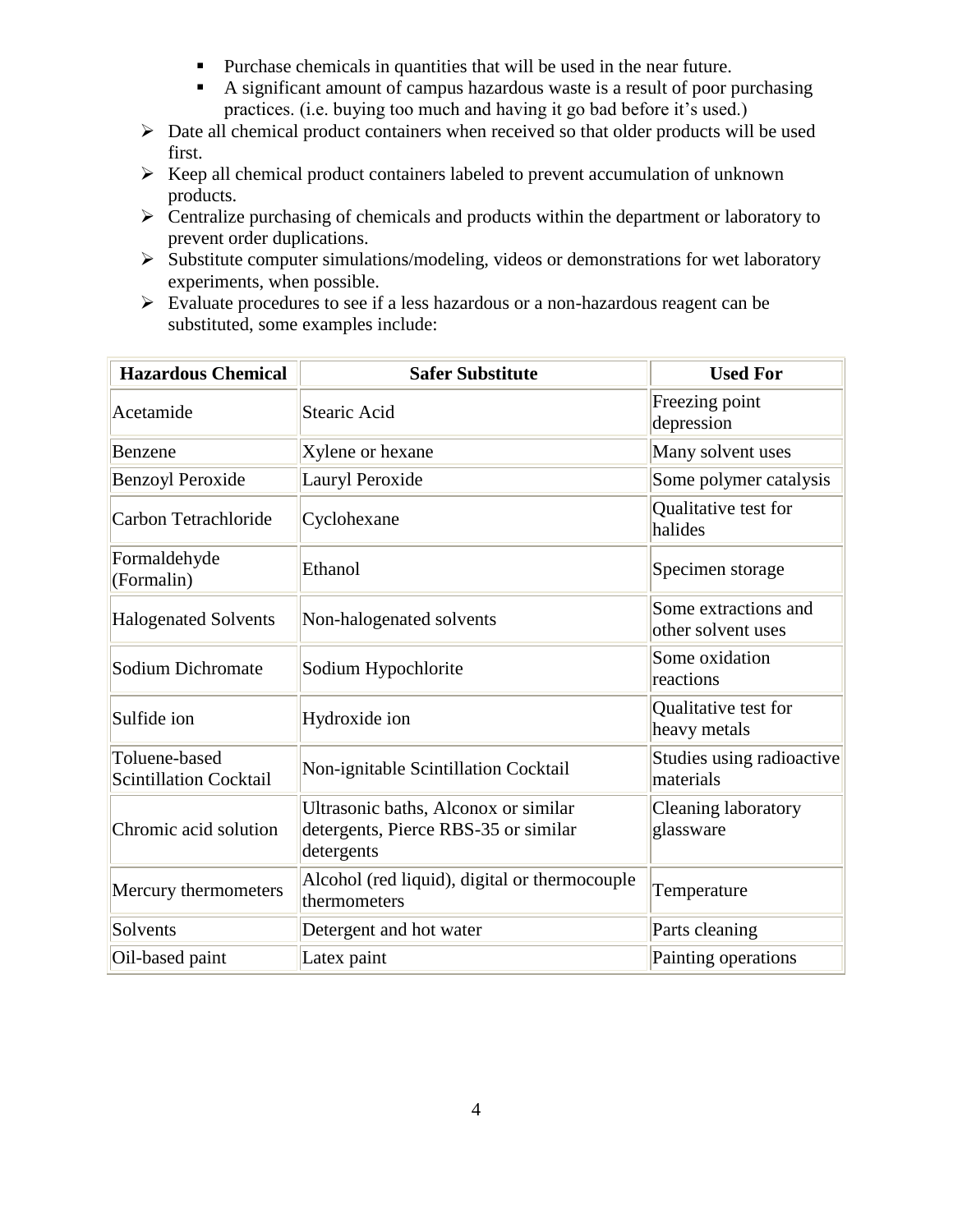# <span id="page-4-0"></span>**Recycling**

Another method of waste minimization is recycling. Recycled marteials are used for another purpose, treated and reused for the same purpose, or reclaimed for another use, rather than being discarded as waste. Some examples include:

- $\triangleright$  Re-distilling used-solvents (stringent standard operating procedures should be developed for recovering solvents since solvents can be extremely flammable or explosive; recovering some solvents like ethers should be avoided).
- $\triangleright$  Collecting and reusing acetone or ethanol, used for drying glassware, several times before disposal.
- $\triangleright$  Purchasing or renting gas cylinders (including lecture bottles) from manufacturers who will accept the return of the empty or partially used cylinders.
- $\triangleright$  Returning excess pesticides to the distributor, or donating them to another organization. (Contact EH&S before returning or donating pesticides.)
- $\triangleright$  Recovering silver from photographic waste with silver recovery units.
- Contacting EH&S for collection of used oil, hazardous batteries, solvent soaked rags, fluorescent lamps and ballasts, which are all sent to outside vendors for recycling. (If at all possible, do not contaminate used oil with heavy metals or solvents.)
- $\triangleright$  Reclaiming metallic mercury.
- $\triangleright$  Returning unused pharmaceuticals to a reverse distribution company.
- Execution  $\triangleright$  Returning used or defective toner cartridges for reclamation or reuse.
- $\triangleright$  Re-circulating unused, excess chemicals within your department. EH&S also maintains a surplus chemical inventory which is available free of charge to the university community. Call EH&S or view chemicals available for redistribution on the EH&S website under: [Safety Programs and Services\Chemical Safety Program\Chemical Surplus List.](http://www.fau.edu/divdept/envhs/ChemicalSurplus.html)

#### <span id="page-4-1"></span>**Treatment**

The last technique for waste minimization is treatment of waste. Wastes that are neutralized or detoxified and managed at the source can reduce environmental risks that might occur during transportation and handling. EH&S encourages in-lab chemical management, such as neutralization of acids or bases and chemical treatment of toxic chemicals **as the final step** of the experiment. These steps either decrease or eliminate toxicity or help to reduce the volume of waste. *It should be noted that if treatment is not a part of the end step and is done separately from the experiment, it is considered hazardous waste treatment, which cannot be done without a treatment permit from the State.* Before initiating treatment procedures contact EH&S. The following are some examples:

- $\triangleright$  Neutralize acids and bases.
- $\triangleright$  Inject gels directly with ethidium bromide to eliminate large volumes of liquid waste.
- $\triangleright$  Precipitate metals out of solution to reduce volume of waste.
- $\triangleright$  Polymerize acrylamide solutions
- $\triangleright$  Oxidize cyanide salts and ethidium bromide solutions with bleach.
- $\triangleright$  Convert osmium tetroxide into a less hazardous form.

Numerous reference resources are available that describe a wide variety of other, helpful in-lab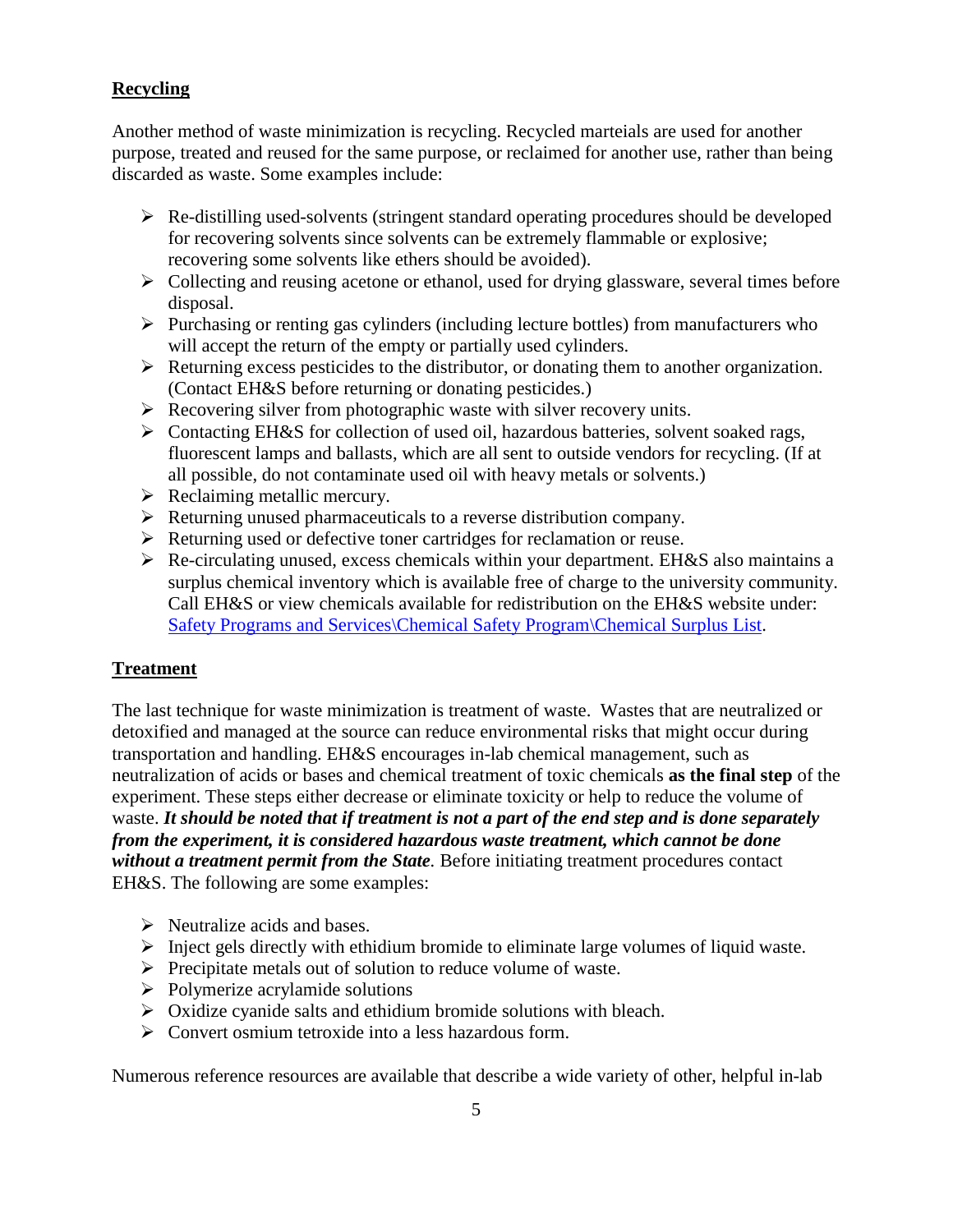chemical treatment procedures, some of the best of which include:

- *Hazardous Laboratory Chemicals Disposal Guide* by Margaret A. Armour, CRC Press, 2003
- *Destruction of Hazardous Chemicals in the Laboratory* by George Lunn an Eric B. Sansone, Wiley-Interscience, 1994
- *Prudent Practices in the Laboratory: Handling and Management of Chemical Hazards, Updated Version*, National Academies Press, 2011.

# <span id="page-5-0"></span>**MANAGING WASTES EFFICIENTLY**

In many cases, waste can be minimized, but it cannot always be eliminated. Waste is a natural product of research, teaching, testing and many other operations. It is prudent to manage all wastes as efficiently as possible. The management of chemical waste is most efficient when waste types are properly segregated, which also helps to reduce disposal costs.

The importance of proper separation of chemical wastes into various groupings cannot be over emphasized. Florida Atlantic University disposes of large quantities of the waste streams shown below. In most circumstances, the volumes and types of wastes, rather the concentrations of wastes, determines the costs of disposal. As a result, EH&S requests that areas generating waste make an effort not to dilute their wastes anymore than necessary. **Do not mix hazardous chemical waste with non-hazardous waste, and never mix hazardous chemical waste with radioactive waste.** EH&S supplies appropriate labels and containers for the proper collection of hazardous wastes and materials. For more information on specific waste disposal procedures contact EH&S at 7-3129 or refer to the [FAU Hazardous Materials Manual,](http://www.fau.edu/facilities/ehs/info/Haz-Materials-Manual-rev.pdf) Appendix B of the FAU [Chemical Hygiene Plan.](http://www.fau.edu/facilities/ehs/info/Chem-Hygiene-Plan.pdf)

The following sections are meant to give waste generators some information on how to minimize waste volumes and disposal costs of some of the more common waste streams generated at FAU. In some situations, these suggestions may be difficult or impractical to implement. In such cases, consult with EH&S (7-3129) to determine the best method for collection and disposal.

# <span id="page-5-1"></span>**Flammable Liquids**

Examples: acetone, methanol, ethanol, toluene, xylene, hexane, acetonitrile

Flammable liquid wastes are typically burned as fuel in waste disposal incinerators, and as a result, disposal is relatively easy and inexpensive. For this reason, the lower the water content in the waste-the less expensive the costs of disposal. Solvents contaminated with materials not permitted for incineration will require alternative, costly treatment methods.

#### *Some suggestions for waste minimization include:*

- $\triangleright$  Minimize water content of waste by minimizing any unnecessary dilutions.
- $\triangleright$  If possible, keep separate from wastes that contain heavy metals, pesticides, cyanides, or acute hazardous "P-listed" wastes. (Refer to EH&S *Chemical Hygiene Plan,* Appendix B – *Hazardous Materials Manual.*) These wastes tend to drive up the costs of disposal due to the need for more complex waste treatment.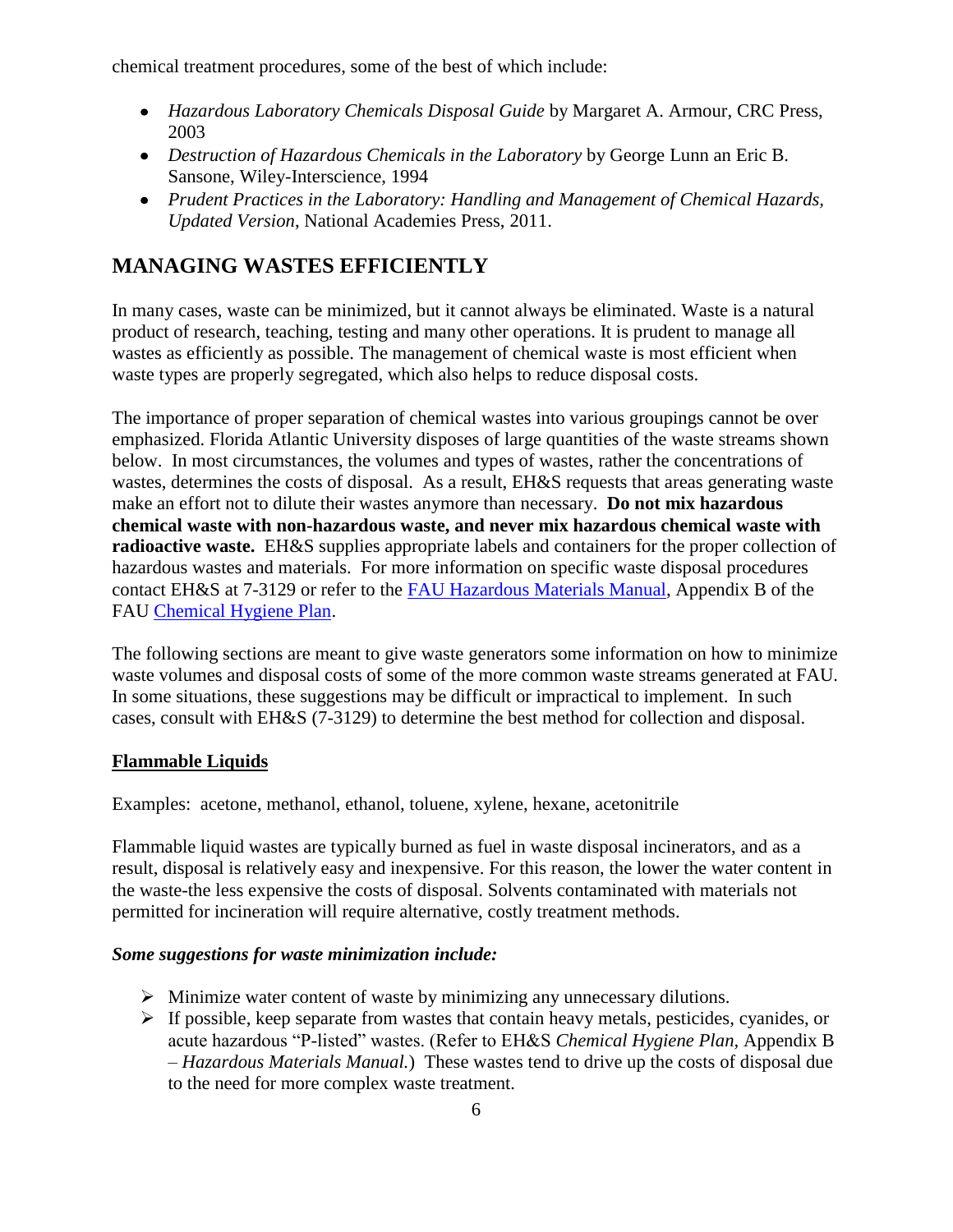- $\triangleright$  Recycle or redistill solvents.
- $\triangleright$  Investigate the use of nonflammable or biodegradable alternative solvents.
- $\triangleright$  Replace solvent based inks in printing operations with soy-based inks.
- $\triangleright$  Use cleaning solutions multiple times before disposing of them.

## <span id="page-6-0"></span>**Flammable/Corrosive Mixtures**

Examples: trifluoroacetic acid & acetonitrile, phenol & chloroform, potassium hydroxide  $\&$ methanol, methanol & hydrochloric acid

Flammable acids and alkaline mixtures are difficult to dispose of due to their corrosive mature. This waste can cost at least four times more to dispose of than other flammable liquids.

#### *Some suggestions for waste minimization include:*

- $\triangleright$  Minimize unnecessary dilution of wastes.
- $\triangleright$  Do not mix unnecessarily with other solvents.
- $\triangleright$  Keep acidic and alkaline wastes separate to minimize the risk of reactions.
- $\triangleright$  Minimize the volume of these wastes by keeping separate from other waste streams.
- $\triangleright$  If possible, keep separate from wastes that contain heavy metals, pesticides, cyanides, or acute hazardous "P-listed" wastes. (Refer to EH&S *Chemical Hygiene Plan,* Appendix B – *Hazardous Materials Manual.*) These wastes tend to drive up the costs of disposal due to the need for more complex waste treatment.

#### <span id="page-6-1"></span>**Acids and Bases**

Examples: hydrochloric acid, sulfuric acid, phosphoric acid, potassium hydroxide, and sodium hydroxide.

If not contaminated with other hazardous wastes (i.e. heavy metals, listed hazardous wastes, etc.) most acids and bases can be neutralized and then drain disposed. Neutralization of acids and bases reduces disposal costs. Some acids and bases, such as chromic acid or barium hydroxide, cannot be made non hazardous by neutralization due to there heavy metal content. Diluting acids or bases with water is not neutralization and is not allowed. Neutralization must be accomplished by carefully mixing an acid with a base or vice versa. The resulting solution must be as close to pH 7 as possible before pouring down the drain. Some acids, such as hydrofluoric and perchloric acid, are quite dangerous. EH&S (7-3129) should be contacted for disposal of these acids.

#### *Some suggestions for waste minimization include:*

- $\triangleright$  Minimize unnecessary dilution of wastes.
- $\triangleright$  Neutralize waste if possible (contact EH&S if you're unsure if neutralizing is appropriate, or if you do not have the right neutralizing agent).
- $\triangleright$  Do not mix unnecessarily with other waste streams.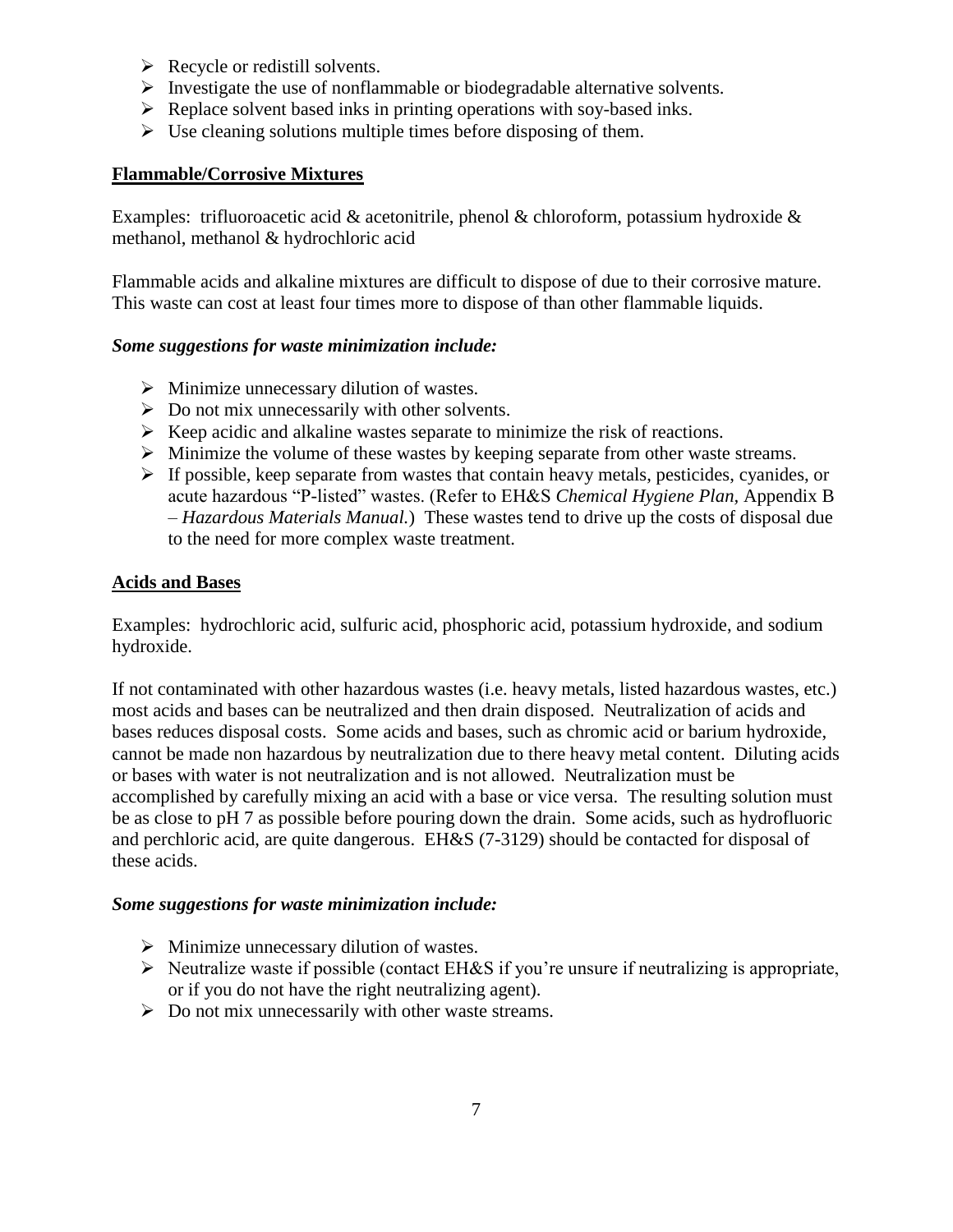# <span id="page-7-0"></span>**Halogenated Solvents**

Examples: methylene chloride, chloroform, trichloroethane, perchloroethylene, carbon tetrachloride

Not only are many halogenated solvents (solvents containing CL, F, Br) carcinogenic, but they are also difficult to dispose of, and can cost three times more to dispose of as compared to nonhalogenated solvents. An effort to keep halogenated and non-halogenated waste in separate containers will help to reduce disposal costs.

## *Some suggestions for waste minimization include:*

- $\triangleright$  Minimize unnecessary dilution of wastes.
- $\triangleright$  Keep separate form acidic or alkaline waste streams.
- $\triangleright$  Keep halogenated wastes separate from non-halogenated wastes.
- $\triangleright$  Substitute non-halogenated solvents in place of halogenated solvents
- $\triangleright$  If possible, keep separate from wastes that contain heavy metals, pesticides, cyanides, or acute hazardous "P-listed" wastes. (Refer to EH&S *Chemical Hygiene Plan,* Appendix B – *Hazardous Materials Manual.*) These wastes tend to drive up the costs of disposal due to the need for more complex waste treatment.
- $\triangleright$  Recycle or redistill solvents.
- $\triangleright$  Investigated the use of alternative non-halogenated solvents.

## <span id="page-7-1"></span>**Chromerge & Chromium-Bearing Waste**

Florida Atlantic University discourages the use of Chromerge® (potassium dichromate and sulfuric acid) for the cleaning of laboratory glassware because chromium ions are highly toxic to the environment and potential human carcinogens. Alternative solutions are available, such as Alconox<sup>®</sup>, Pierce RBS 35<sup>®</sup> and PCC-54 Detergent Concentrates<sup>®</sup>, and NoChromix<sup>®</sup>, that are safer to use and more eco-friendly. Researchers, who use chromium as part of a procedure in their laboratory, should investigate the viability of alternative procedures or chemicals.

## *Some suggestions for waste minimization (if chromium-bearing materials must be used) include:*

- $\triangleright$  Minimize the volume of waste generated by unnecessary dilution.
- $\triangleright$  If possible, keep separate from wastes that contain heavy metals, pesticides, cyanides, or acute hazardous "P-listed" wastes. (Refer to EH&S *Chemical Hygiene Plan,* Appendix B – *Hazardous Materials Manual.*) These wastes tend to drive up the costs of disposal due to the need for more complex waste treatment.

#### <span id="page-7-2"></span>**Formalin & Formaldehyde Solutions**

Formaldehyde is a suspected human carcinogen, which is toxic; very irritating to the eyes, throat and breathing passages; and can cause dermatitis. Formaldehyde is also a sensitizer, so the more a person is exposed to it, the smaller a dose it takes to have an effect on that person.

#### *Some suggestions for reducing disposal costs*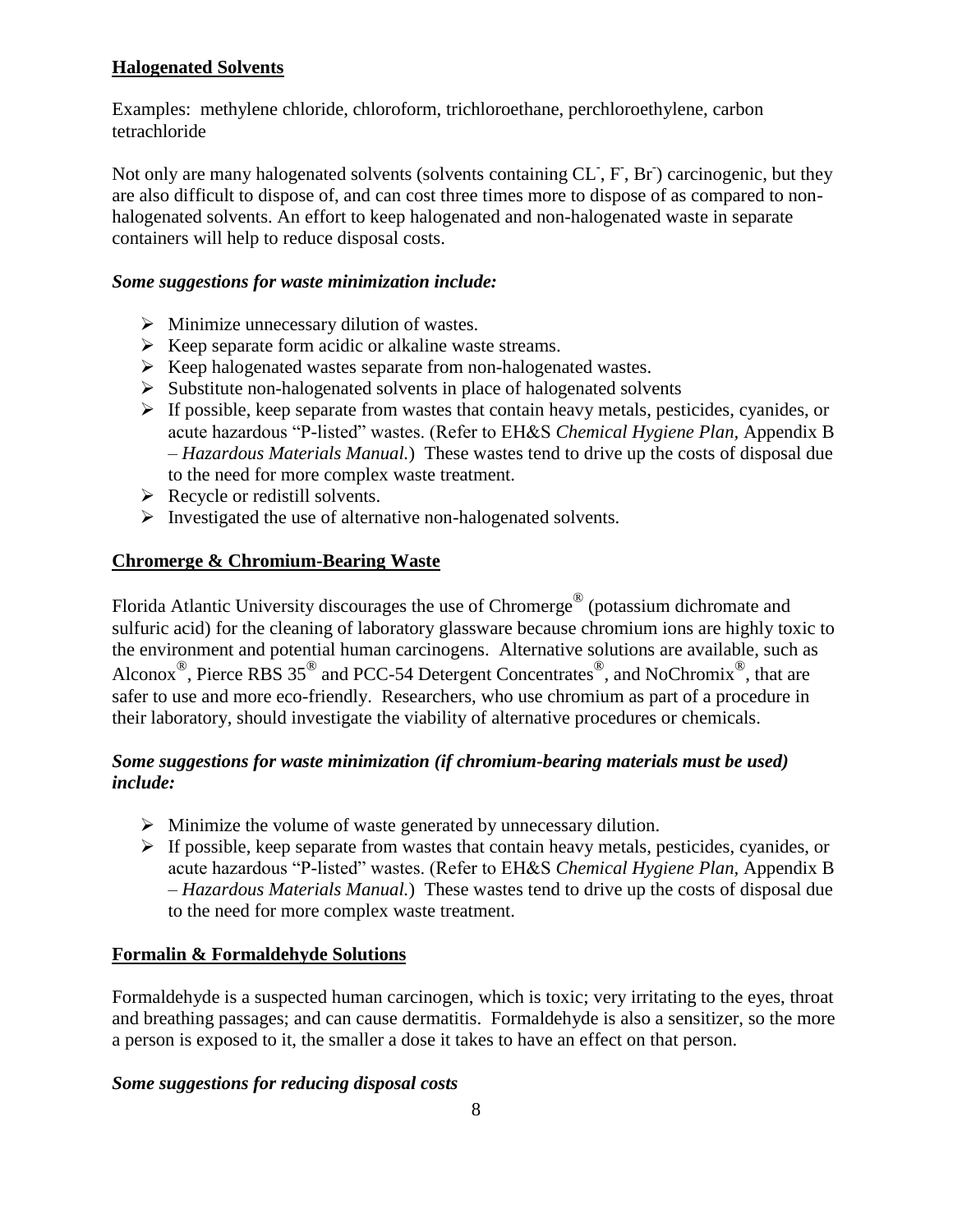- $\triangleright$  Minimize the volume of waste generated by eliminating any unnecessary dilution.
- $\triangleright$  Do not mix with any other waste streams.
- Substitute ethanol, or a commercial fixatives like Carosafe<sup>®</sup> or Formalternate<sup>®</sup> in place of formaldehyde for storage of biological specimens

#### <span id="page-8-0"></span>**Aqueous Metals**

Treatment and disposal of metal solutions such as barium, cadmium, lead, copper, selenium, silver, cobalt, mercury, etc. varies, depending on the type and concentration of the metal present in the waste. EH&S recommends the substitution of less hazardous metals for those procedures that involve heavy metals

#### *Some suggestions for waste minimization include:*

- $\triangleright$  Keep heavy metal solutions separate form other wastes.
- $\triangleright$  Keep mercury free from all other waste streams including other metal waste.
- $\triangleright$  Minimize the volume of waste by eliminating any unnecessary dilution.
- $\triangleright$  Consider using micro-scale techniques.
- $\triangleright$  Substitute less hazardous metals.
- $\triangleright$  Eliminate metal catalysts in chemical procedures and allow more time for the completion of reactions.
- $\triangleright$  Consider precipitating out metals from solution.
	- Treatment of waste must be incorporated into the experiment to avoid regulatory problems.
	- Before imitating any treatment process contact EH&S for assistance.
- $\triangleright$  Silver recovery units can be used to reclaim silver from photo waste solutions. (EH&S has not incorporated any of these units on campus as yet but may in the future.)

#### <span id="page-8-1"></span>**Oil-based Paints & Solvents**

Unusable oil-based paints and solvents are hazardous wastes due to their flammable and/or toxic natures. These types of waste paint materials must be disposed of in accordance with EH&S hazardous waste disposal procedures as outlined in the FAU [Hazardous Materials Manual,](http://www.fau.edu/facilities/ehs/info/Haz-Materials-Manual-rev.pdf) Appendix B of the FAU Chemical Hygiene Plan. Paints that are still useable and in their original containers can be recycled. Call EH&S (7-3129) for pickup.

#### *Some suggestions for waste minimization include:*

- $\triangleright$  Do not contaminate usable paint and always reseal the containers (allows for recycling).
- $\triangleright$  Use latex paint (FAU is phasing out the use of oil-based paints).
- $\triangleright$  Minimize the volume by reducing any unnecessary dilution.
- $\triangleright$  Clean out stockpiles of old paints and call EH&S (7-3129) for disposal or recycling.
- $\triangleright$  Minimize inventories of paints. Order only enough to satisfy short-term needs.

#### <span id="page-8-2"></span>**Latex Paints**

Latex paints are not considered hazardous wastes; however, unusable latex paint cannot be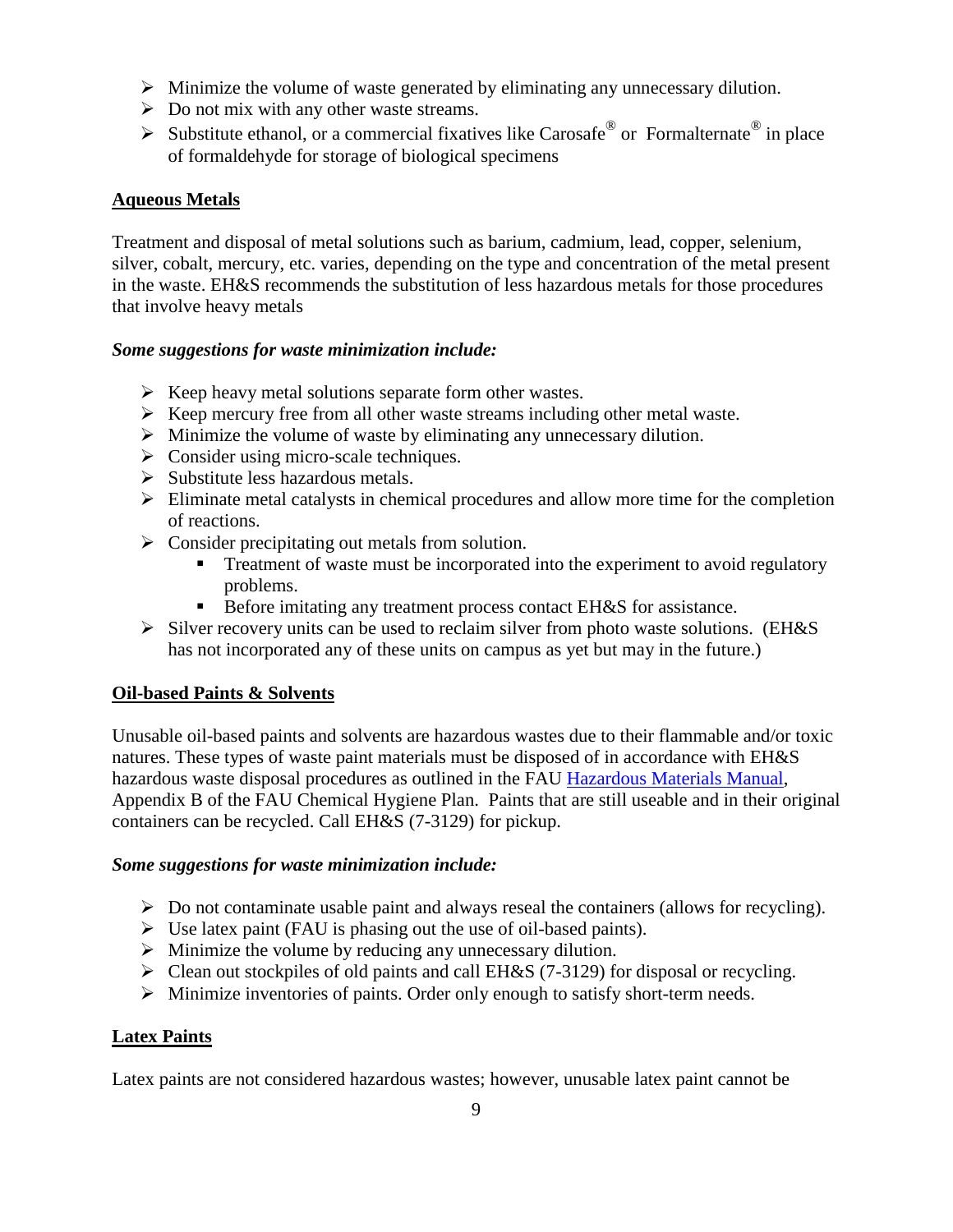disposed of in the normal trash unless completely solidified. Liquid latex paints must be collected and disposed of properly by EH&S. Good useable latex paints can be recycled by EH&S.

#### *Some suggestions for waste minimization include:*

- $\triangleright$  Do not contaminate useable paint, and always reseal the container (allows for recycling).
- Do not mix latex with non-latex paints or any other hazardous materials.
- $\triangleright$  Minimize the volume by reducing any unnecessary dilutions.
- $\triangleright$  Clean out stockpiles of old paints and contact EH&S for disposal or recycling.

#### <span id="page-9-0"></span>**Used Oil**

Used oil is not considered a hazardous waste; however, it must be collected in a container that can be closed, and labeled "Used Oil." Used oil must be recycled. Recycling is simple as long water contamination is minimal and the oil is not contaminated with PCBs or any other hazardous substances. Contact EH&S for pickup of used oil for recycling.

#### *Some suggestions for waste minimization include:*

- $\triangleright$  Minimize the volume of waste by reducing any unnecessary dilution or addition of water.
- $\triangleright$  Avoid contamination with hazardous materials. If the oil has been contaminated or exposed to heavy metals, solvents, antifreeze and/or chemicals, it is potentially hazardous, and must be disposed of in accordance with EH&S hazardous waste disposal procedures as outlined in the FAU [Hazardous Materials Manual,](http://www.fau.edu/facilities/ehs/info/Haz-Materials-Manual-rev.pdf) Appendix B of the FAU [Chemical Hygiene Plan.](http://www.fau.edu/facilities/ehs/info/Chem-Hygiene-Plan.pdf)
- $\triangleright$  Contact EH&S for disposal or recycling of used oil.

#### <span id="page-9-1"></span>**Unknown Chemicals**

The generation of unlabeled and unidentified chemicals results in an expensive waste disposal challenge. The number of unknown chemicals can be significantly reduced by simply making a concerted effort to **label all containers.** Unknown chemicals can cost up to ten times more to dispose of than properly labeled chemicals. Original chemical and product labels should be retained on containers until the chemicals/products are completely used and the containers no longer have any hazards related to its contents. When transferred to secondary containers chemicals/products should be labeled at a minimum with the chemical/product name and the primary hazard (i.e. flammable, poison, etc.).

#### *Some suggestions for waste minimization include:*

- $\triangleright$  Prevent generation of unknown chemicals/products by keeping all containers labeled.
- $\triangleright$  Do not let old chemicals and products accumulate, clean out stockpiles of old chemicals and products before they become "unknowns." Contact EH&S for disposal.
- $\triangleright$  Before a laboratory researcher or graduate student leaves FAU, all samples and chemical formulations generated by that person, must be clearly labeled as to their content.
- $\triangleright$  Chemicals must be transferred to another individual or properly disposed of prior to the individual's departure. Contact EH&S for additional information regarding proper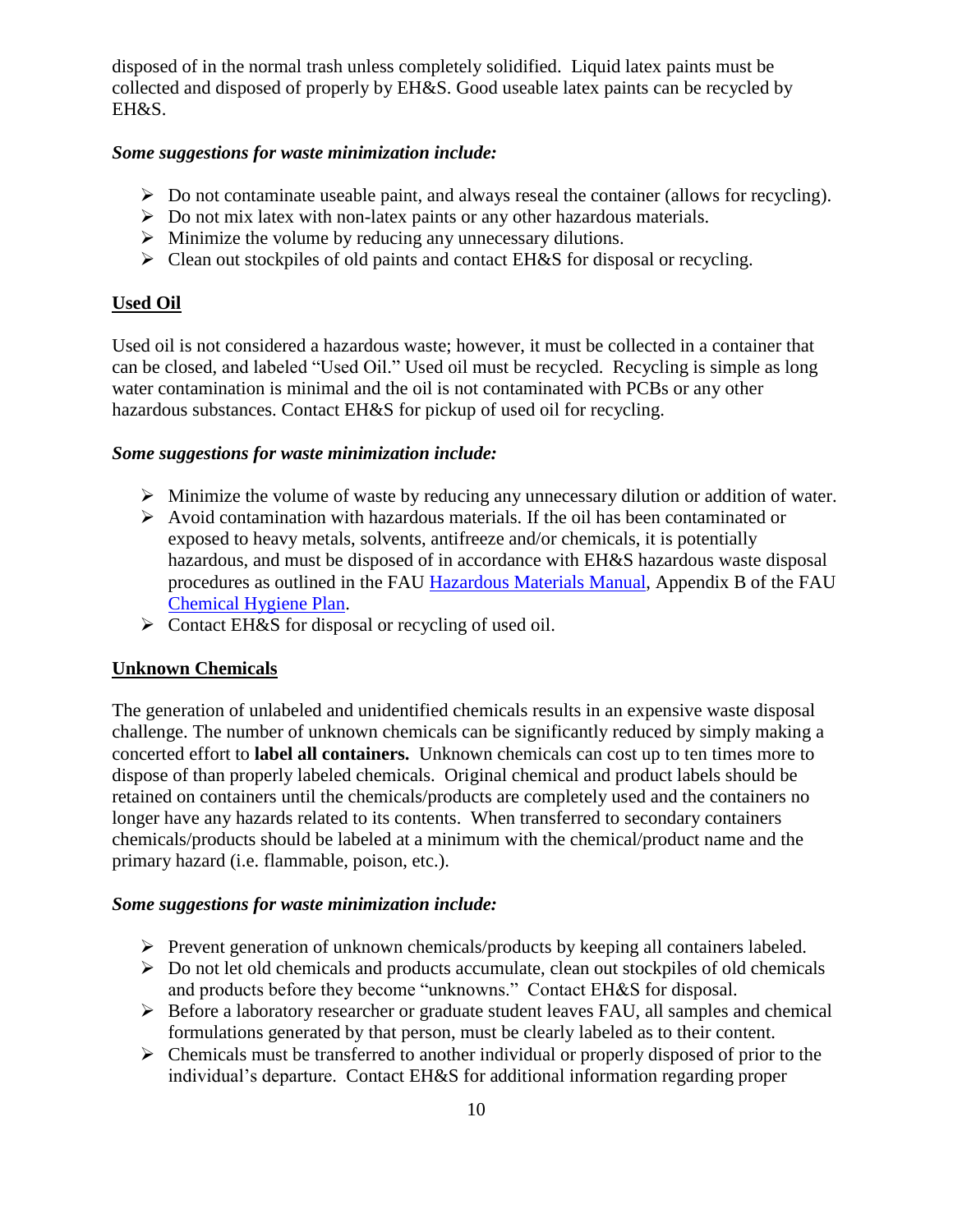laboratory close out procedures.

# <span id="page-10-0"></span>**Unused or Excess Chemicals**

The American Chemical Society (ACS) estimates that 40% of the chemical waste generated by labs consists of unused chemicals. As a result, EH&S encourages departments/laboratories to purchase chemicals only in amounts that will be used within the budget year. Bulk purchases may be cheaper (price per unit) for laboratories; however, if these chemicals are unused, disposal costs will far outweigh any savings. ACS has an excellent publication, L*ess is Better: Guide to Minimizing Waste in Laboratories*, available on the web at :

[http://portal.acs.org/portal/fileFetch/C/WPCP\\_012290/pdf/WPCP\\_012290.pdf](http://portal.acs.org/portal/fileFetch/C/WPCP_012290/pdf/WPCP_012290.pdf)

## *Some suggestions for waste minimization include:*

- $\triangleright$  Redistribute usable/unwanted chemicals within your department or the University by utilizing the EH&S Surplus Chemical List located on the EH&S web site under Safety [Programs and Services\Chemical Safety Program\Chemical Surplus List.](http://www.fau.edu/divdept/envhs/ChemicalSurplus.html)
- $\triangleright$  Do not stockpile large quantities of chemicals, clean out old chemicals periodically, saving only those that are needed. Contact EH&S for disposal or redistribution.
- $\triangleright$  Do not accept chemicals from outside organizations or companies without prior approval from EH&S.

# <span id="page-10-1"></span>**Mercury Compounds & Mercury Containing Devices**

Mercury is corrosive, toxic and extremely difficult to clean up in entirety, especially when spills occur on porous surfaces. Mercury vapor from only trace amounts of residual mercury is continuously emitted and may be inhaled for an extended period of time by those who are unaware of its presence (the vapor is invisible to the naked eye and can only be detected through the use of a mercury vapor analyzer or ultraviolet light. Mercury-containing wastes also require special treatment, making disposal very expensive. EH&S recommends:

# *Some suggestions for reducing disposal costs*

- $\triangleright$  Do not mix mercury-containing wastes with any other waste streams
- $\triangleright$  Mercury thermometers and manometers should be replaced with non-mercury-containing instruments..
- $\triangleright$  Containerize metallic mercury, so it can be recycled by EH&S.
- $\triangleright$  If mercury is spilled contact EH&S for cleanup (refer to guidelines on mercury spill procedures in the FAU [Chemical Hygiene Plan,](http://www.fau.edu/facilities/ehs/info/Chem-Hygiene-Plan.pdf) Appendix G).
- $\triangleright$  Due to the high toxicity and disposal costs of certain mercury compounds use alternative procedures whenever possible.
- $\triangleright$  Use mercury free catalysts or simply let reactions run longer.
- $\triangleright$  Fluorescent lamps also contain mercury, and must be recycled. FAU has several departments that collect and recycle lamps. For more information, contact EH&S.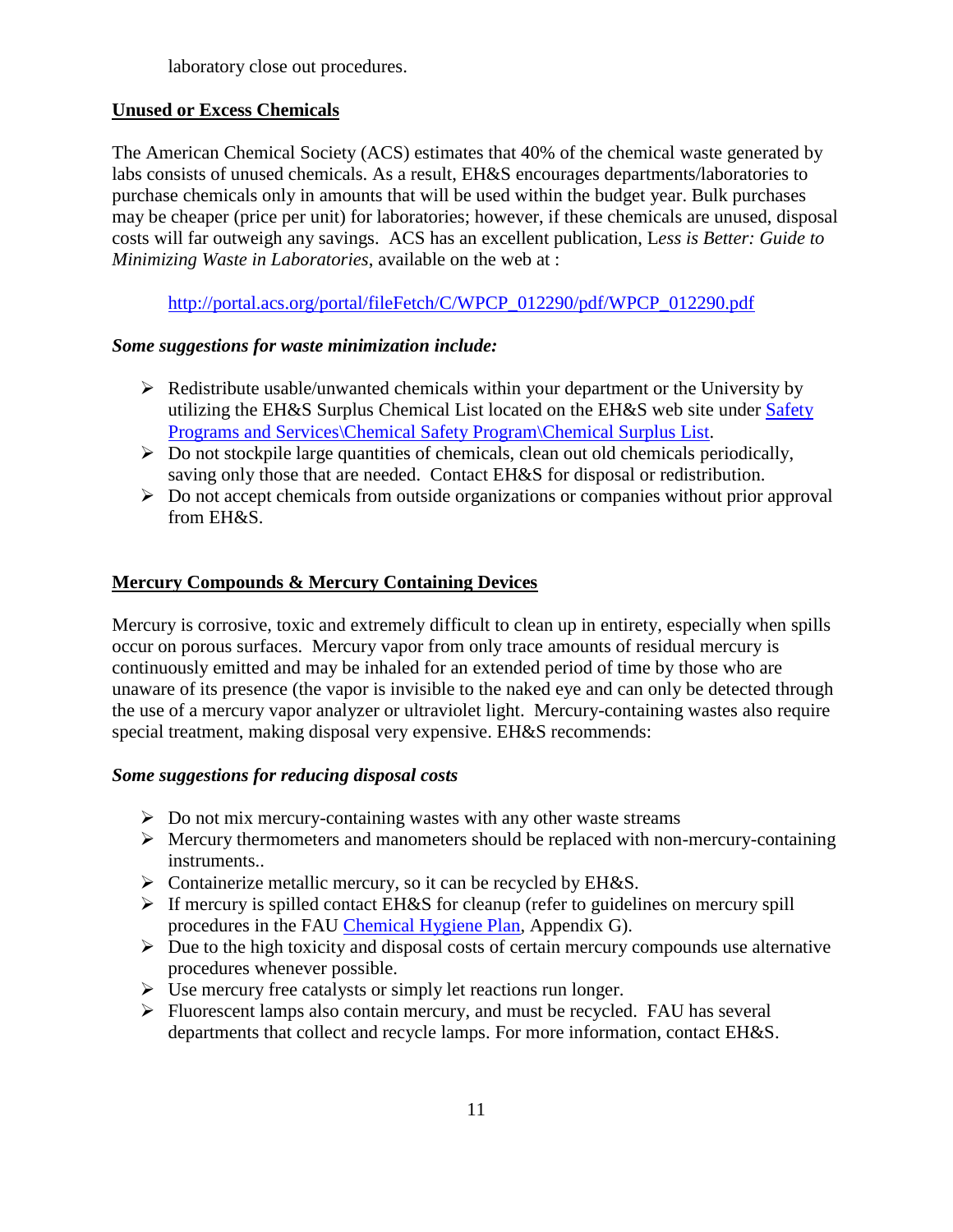# <span id="page-11-0"></span>**Compressed Gas Cylinders**

Compressed gas cylinders pose both physical and health hazards. Physical hazards include flammability (depending on the gas) and hazards associated with high pressures and cylinder ageing. Health hazards include inhalation of toxic or corrosive gases, chemical asphyxiation, or asphyxiation associated with oxygen displacement.

#### *Some suggestions for reducing disposal costs*

- $\triangleright$  Use a supplier that recycles empty gas cylinders. This can be accomplished by renting not purchasing the cylinders.
- $\triangleright$  Limit the purchase of specialized gas cylinders (lecture bottles) since these are hard to recycle. If lecture bottles must be purchased use a supplier that will recycle the empty or partially filled bottles.
- $\triangleright$  Before purchasing gas cylinders check with your department or check the EH&S Chemical Surplus List for existing cylinders that may be available for use.
- Call EH&S (7-3129) if you have any questions about cylinder handling or disposal.

# <span id="page-11-1"></span>**Batteries**

Many batteries contain one or more hazardous chemical components, and therefore must be recycled. To request a pick-up contact EH&S or fill out the online form at [www.fau.edu/ehs](http://www.fau.edu/ehs) under forms. The following battery types are considered hazardous and must be recycled by EH&S.

- 1. Lead Acid (car batteries can also be recycled by the transportation department)
- 2. Mercury
- 3. Silver
- 4. Lithium
- 5. Nickel Cadmium (NiCd)
- 6. Nickel Metal-Hydride (NiMH)

Nickel-Zinc (NiZn) batteries are now becoming commercially available. These batteries are being marketed as "non-toxic", eco-friendly alternatives to NiCd batteries. Although comparatively less toxic, they should also be recycled.

Common alkaline batteries (Duracell or Energizer batteries), which are not rechargeable are exempt, and may be disposed of in the regular trash. Direct any questions concerning the type or nature of batteries found in the work area to EH&S.

# <span id="page-11-2"></span>**Fluorescent Light Bulbs**

The FAU Maintenance Department collects and recycles used fluorescent light bulbs. Laboratory personnel may also change or replace fluorescent light bulbs; in which case, EH&S should be contacted for a pickup. Note: Many retailers are now offering "green" fluorescent bulbs that they claim will not be hazardous waste when disposed, many of which still contain low levels of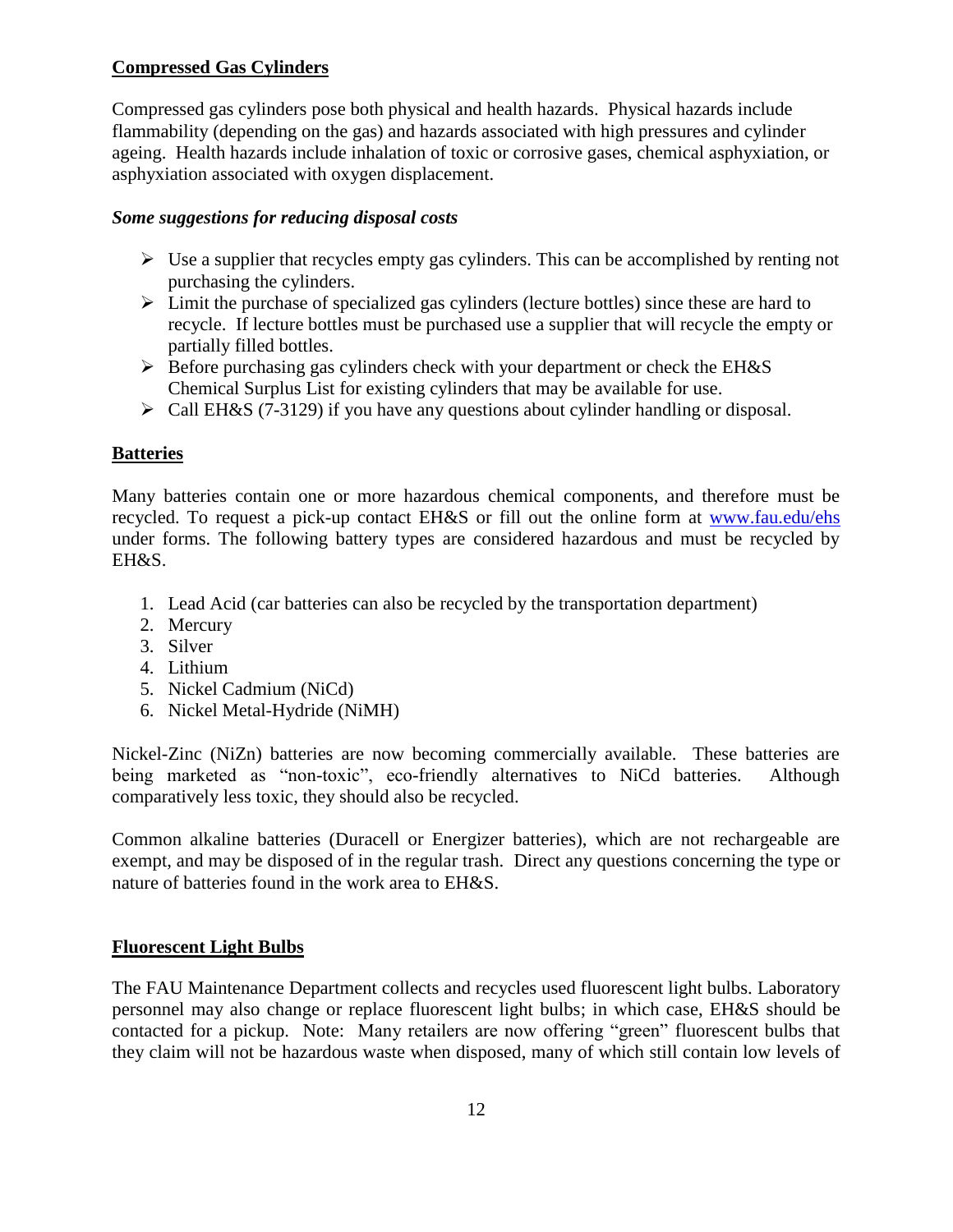mercury. Although more eco-friendly and preferable, "green" fluorescent bulbs must also be collected and recycled.

#### <span id="page-12-0"></span>**Ballasts**

Ballasts control the starting and operating voltages, and regulate the current passing through fluorescent lights. Some ballasts contain polychlorinated biphenyls (PCBs) that must be removed and disposed of as hazardous waste; others may contain DEHP (di (2-ethylhexyl) phthalate) which is classified by EPA as a hazardous substance. Ballasts must not be disposed in the trash. The FAU maintenance department is generally responsible for the collection and recycling of all ballasts. EH&S can also be contacted for ballast pickups.

#### <span id="page-12-1"></span>**Ink and Toner Cartridges**

Ink or toner cartridges, used under normal circumstances until empty, can shipped to the vendor or manufacturer for reclamation or reuse. Whenever possible, unused or defective cartridges should be returned to the supplier for replacement or credit. This practice minimizes the amount of unused cartridges needing disposal. Contact EH&S for assistance if you are uncertain of how to properly dispose of any ink or toner cartridges.

#### <span id="page-12-2"></span>**Shop Towels and Rags**

Shop towels and rags can be sent to an approved laundering service for cleaning and reuse, rather of disposing them as waste. The service will reuse the towels until their useful life is reached or until they are contaminated beyond the vendor's ability to clean them, in which case they are typically incinerated. By using a shop towel service, the number of contaminated towels that need to be shipped as waste can be greatly reduced. Contact EH&S for further information.

#### <span id="page-12-3"></span>**Electronic Devices**

Electronic devices (computers, monitors, TVs, etc.) may contain hazardous materials and must be recycled. These types of equipment may also contain an FAU property tag; therefore, contact the Surplus/Property Records Department at 7-3767 for pickup and recycling.

#### <span id="page-12-4"></span>**Pharmaceuticals**

Pharmaceutical waste includes expired, recalled, damaged, overstocked, unwanted, or contaminated drugs, vaccines, supplements, vitamins, and sera. Expired, recalled, damaged or overstocked pharmaceutical products can be collected by a reverse distribution service for credit, rather than disposing them as waste. The reverse distribution service returns pharmaceuticals that have residual value directly to the manufacturer.

# <span id="page-12-5"></span>**CONCLUSION**

All members of the University community should make waste minimization an active and ongoing component of their operations. On campus, that means taking responsibility for the byproducts of your operations and the waste that is generated. Because the actual generators are